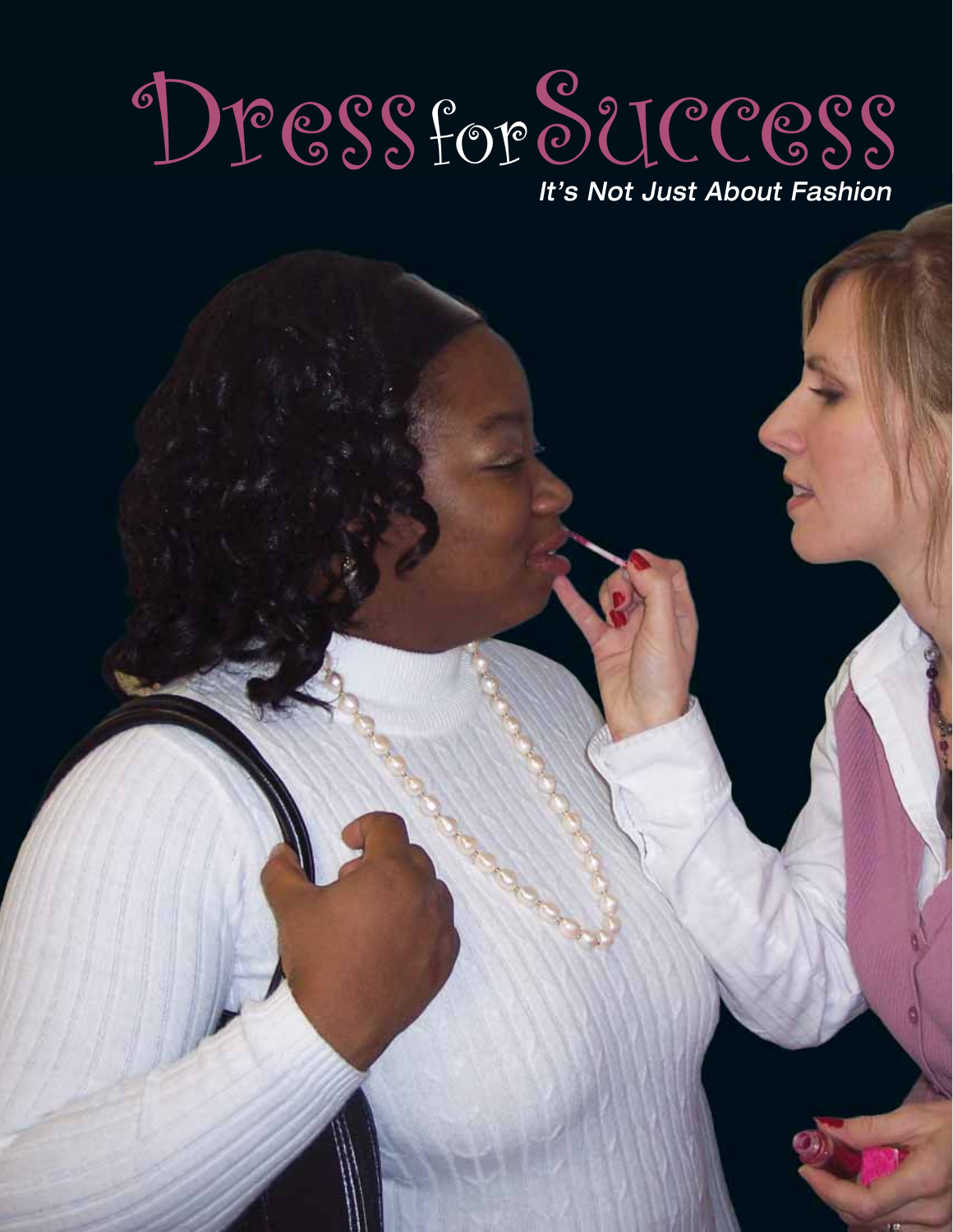## By Mikell Worley





Ruth Koup is the advocate, founder, and chief executive of<br>Dress for Success of South Central Pennsylvania for reasons  $\Omega$  that extend well beyond fashion. The initial benefit comes from the increased self-esteem that female clients demonstrate when they are comfortable with their appearance during an interview and have had the opportunity to practice interviewing skills beforehand. Consequently, they are more likely to convince a potential employer of the professionalism and skills they will bring to the workplace. The agency helps clients build a wardrobe in preparation for their new jobs. Then the women attend professional-development workshops and network with numerous collaborating agencies. It doesn't end there. Ultimately the women pass these skills to their children, who in turn are more likely to be successful, contributing members of their communities.

When the Koup family relocated to this area five years ago, Ruth was considering the next step in her career. Her dream was to combine her experience in social work with something she enjoyed. The idea of developing a not-for-profit organization that would fill a critical need in the community appealed to Ruth, and she became increasingly interested in opening a local branch of the worldwide company Dress for Success. Not only has her dream become a reality, but the agency has also expanded well beyond anyone's expectations. Dress for Success anticipated that it would serve 500 to 600 clients from the time it opened in 2007 until now. By the time this article is in print, the store will have dressed more than 1,500 women.

"It took nearly two years to complete the start-up efforts to find the appropriate space and develop the connections for the first boutique," Ruth reported. She began with 750 square feet and has since expanded to a 3,000 square-foot facility in Harrisburg with an additional 13,000 square feet for an office, meeting, and training space. There are also two other boutiques in Lebanon and York, as well as a recently added mobile suiting program in a truck that has been transformed into a rolling closet. The latter provides opportunities for clients who do not live close to current sites.

Each boutique has an elegant atmosphere that makes clients feel special. When they enter the store or mobile unit, a personal shopper greets them. Staff and volunteers pride themselves on the quality of service as well as the quality of merchandise provided. Each client begins with a suit, donated by someone who wants to give another woman an opportunity to take the first step to a better life. The suit must be of the highest quality, something that will give the recipient a sense of pride so she will feel confident and comfortable during a job interview. Ruth notes that when the clients see themselves in the complete outfit, the impact is often startling.